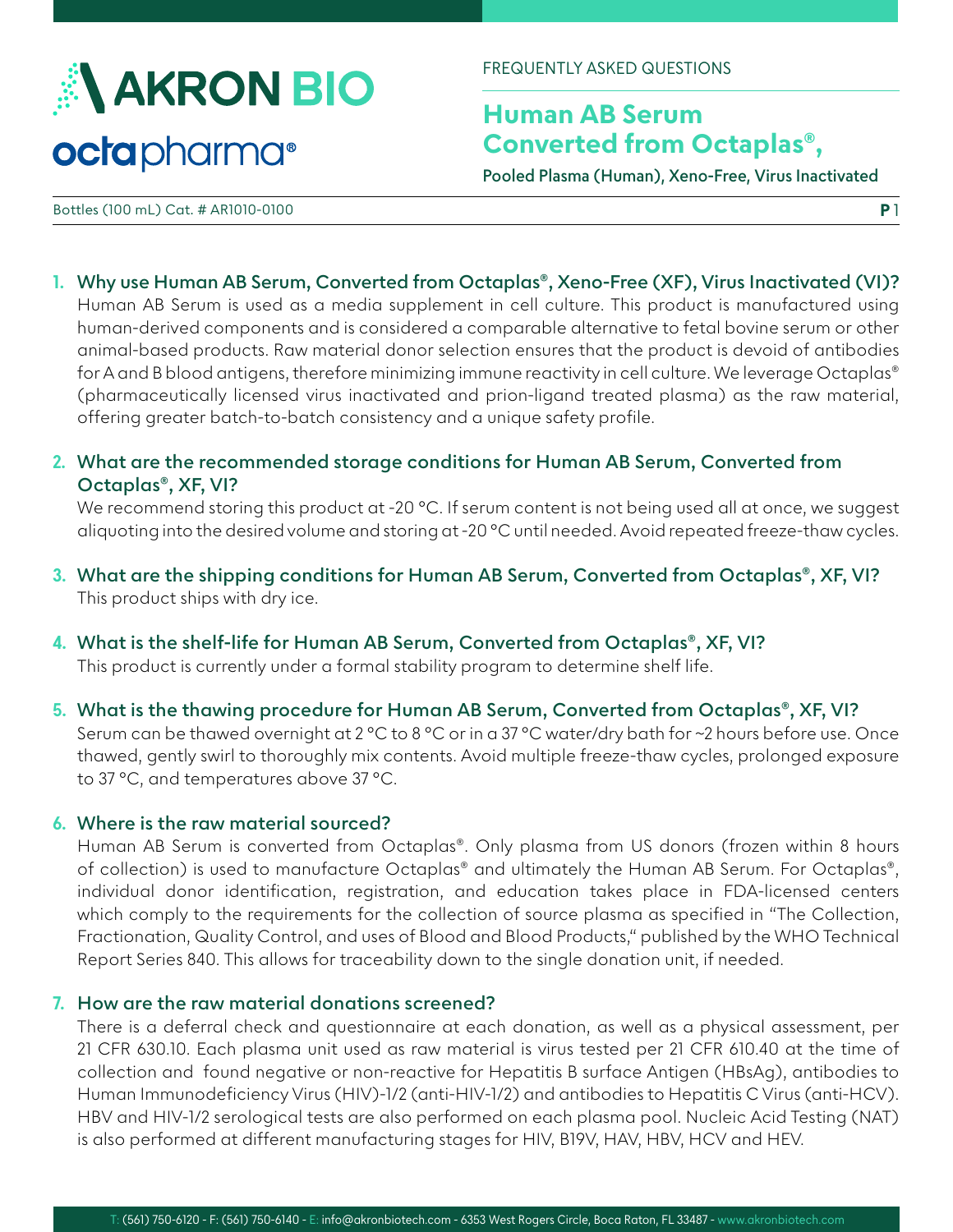

FREQUENTLY ASKED QUESTIONS

# **Human AB Serum Converted from Octaplas®,**

**Pooled Plasma (Human), Xeno-Free, Virus Inactivated**

Bottles (100 mL) Cat. # AR1010-0100

### **8. What process is used for viral inactivation?**

Viral inactivation of enveloped viruses is accomplished via solvent detergent (S/D) treatment (see Technical Overview).

## **9. What are the advantages of S/D treatment versus other inactivation methods currently used?**

S/D treatment has long been a standard and robust virus inactivation process for plasma products. S/D and pH inactivation are generally effective against enveloped viruses. Heat inactivation, irradiation, chromatography and filtration methods have been shown to have some effect on non-enveloped viruses, as well as enveloped viruses. The viral safety for plasma products should be validated with a panel of characterized viruses, and pathogen safety studies should be incorporated for all relevant steps of the manufacturing process. A combination of these methods are used to reduce the overall risk of adventitious viruses and bloodborne pathogens in plasma products.

#### **10.Are non-enveloped viruses inactivated also?**

S/D treatment is not effective against non-enveloped viruses. However, the presence of standardized levels of neutralizing antibodies in the Octaplas® plasma pool along with virus load control by NAT screening minimizes the risk of transmitting non-enveloped viruses such as HAV, and parvovirus B19V (see Technical Overview).

## **11. Is there S/D agent remaining in the plasma that might affect cell growth?**

In the Octaplas® manufacturing process, the S/D reagents are removed by sequential oil and solid phase extraction procedures. Final levels of residual S/D agents in Octaplas® are below FDA-specified limits for product release. These remaining levels of S/D agents are below what has been found to impair cell growth.

### **12. What is the difference between plasma and serum?**

Whole blood is composed of plasma, red and white blood cells, and platelets. Plasma is the part of blood that carries nutrients, antibodies and hormones throughout the body. It contains serum and clotting factors. Serum is plasma without clotting factors.

#### **13. Which cell types are suitable?**

Akron's Human AB Serum, Converted from Octaplas®, XF, VI can be used as a replacement in any cell culture protocols that currently use human AB serum or fetal bovine serum (FBS). Optimization may be required.

#### **14. Is the performance comparable to competitor products / FBS?**

Cell proliferation and viability are comparable to other serum products on the market, including FBS, while offering increased safety associated with the raw materials and manufacturing process (ask us for supporting data).

**P** 2